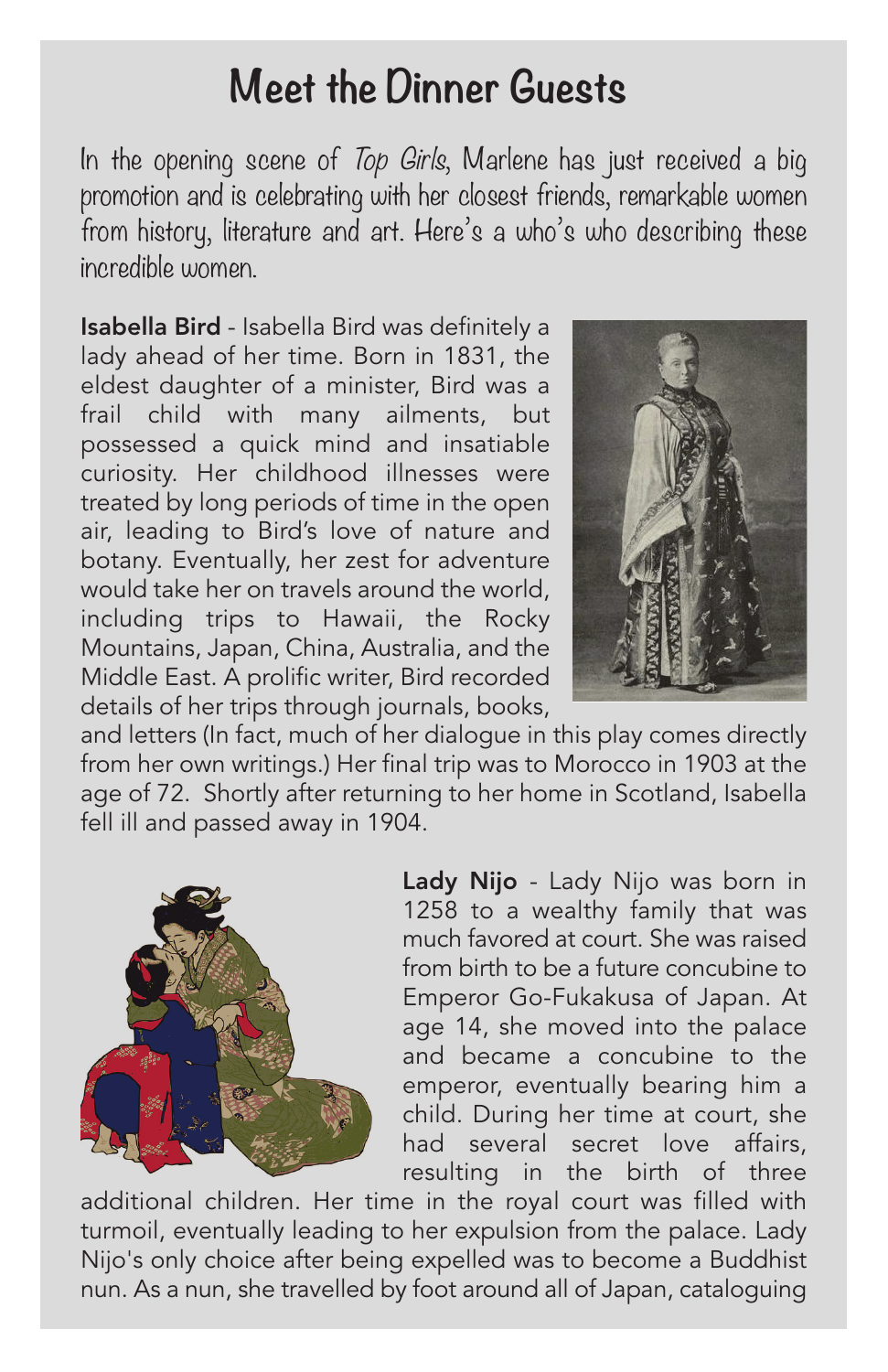her travels in an autobiography. She died sometime after 1307, which is when the last written account of Lady Nijo appears on record.

Pope Joan - In the  $13<sup>th</sup>$  century, fabled rumors came to light about a female Pope who ruled from 855-857. Her name was Joan but she was known as Pope John VIII. Not much is known about Joan except that she was incredibly bright and well educated. The legend reports that she, disguised as a boy, left her home and travelled to Italy with a companion to attend school and gain religious training. She became Pope John VIII in 855 and was able to keep her identity



disguised for nearly three years, thanks largely in part to the large flowing robes she wore and the discretion of her household staff. It wasn't until she gave birth during a royal procession that her true identity as a woman was revealed. Her followers were so outraged by this deception that they had her stoned to death.



Dull Gret - Also known as Mad Meg, Dull Gret was first introduced into folklore by the depiction of her in Bruegel's 1563 painting, Dulle Griet. The name Griet is a common disparaging name from the late 1500s given to any woman who was thought to be shrewish or ill-tempered. Dull Gret herself is believed to be the artistic representation of an old Flemish proverb- "she could plunder in front of hell and return unscathed." In the painting, Gret is depicted as a woman in man's armor, fending off demons of all

sorts as she races toward the mouth of hell to plunder as many riches as possible.

Patient Griselda - Griselda is a woman of folklore and legend known for her unwavering loyalty and patience. She first appears in a story by Boccaccio in 1350, which tells of her marriage to the